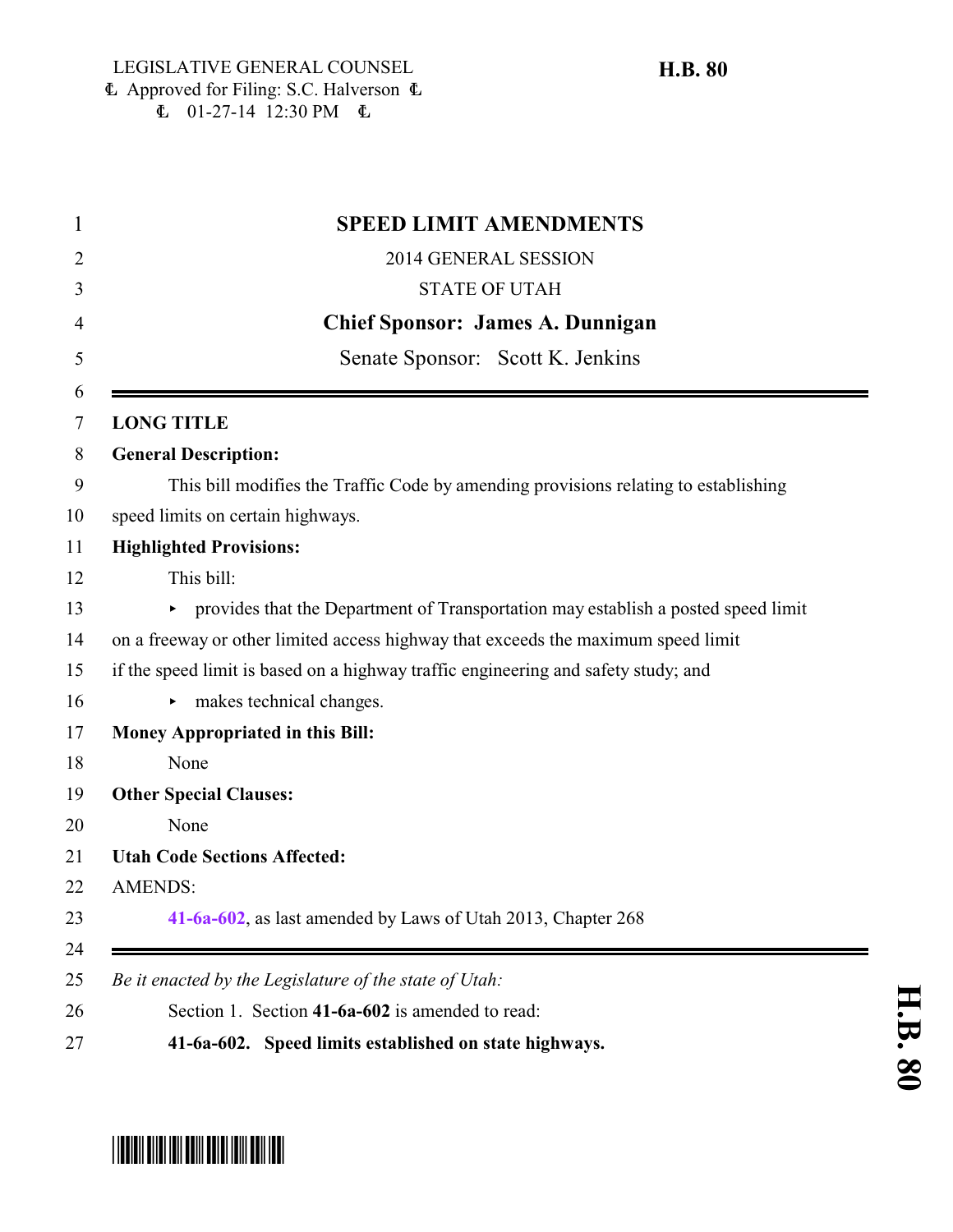## **H.B. 80 01-27-14 12:30 PM**

| (1) (a) The Department of Transportation shall determine the reasonable and safe speed              |
|-----------------------------------------------------------------------------------------------------|
| limit for each highway or section of highway under its jurisdiction.                                |
| (b) For each highway or section of highway, each speed limit shall be based on a traffic            |
| engineering and safety study consistent with the requirements and recommendations in the            |
| most current version of the "Manual on Uniform Traffic Control Devices."                            |
| (c) The traffic engineering and safety studies shall include:                                       |
| (i) the design speed;                                                                               |
| (ii) prevailing vehicle speeds;                                                                     |
| (iii) accident history;                                                                             |
| (iv) highway, traffic, and roadside conditions; and                                                 |
| (v) other highway safety factors.                                                                   |
| (2) In addition to the provisions of Subsection (1), the Department of Transportation               |
| may establish different speed limits on a highway or section of highway based on:                   |
| (a) time of day;                                                                                    |
| (b) highway construction;                                                                           |
| (c) type of vehicle;                                                                                |
| (d) weather conditions; and                                                                         |
| (e) other highway safety factors.                                                                   |
| $(3)$ (a) Except as provided in Subsection $(3)(b)$ and (c), a posted speed limit may not           |
| exceed 65 miles per hour.                                                                           |
| (b) Except as provided in Subsection $(3)(c)$ , a posted speed limit on a freeway or other          |
| limited access highway may not exceed 75 miles per hour.                                            |
| (c) (i) The Department of Transportation may establish a posted speed limit on a                    |
| freeway or other limited access highway that exceeds the maximum speed limit in Subsection          |
| $(3)(b)$ if the speed limit is based on a highway traffic engineering and safety study [and located |
| $\sigma$ n:].                                                                                       |
| $(A)$ a portion of Interstate 15 that is between milepost 244 and milepost 24 or between            |
| milepost 366 and the Utah-Idaho state line;                                                         |
| $(6)$ a portion of Interstate 80 that is between milepost 99 and the Utah-Nevada state              |
| $\lim_{\epsilon \to 0}$                                                                             |
| $[$ (C) a portion of Interstate 84 that is between the Tremonton Interchange and the                |
|                                                                                                     |